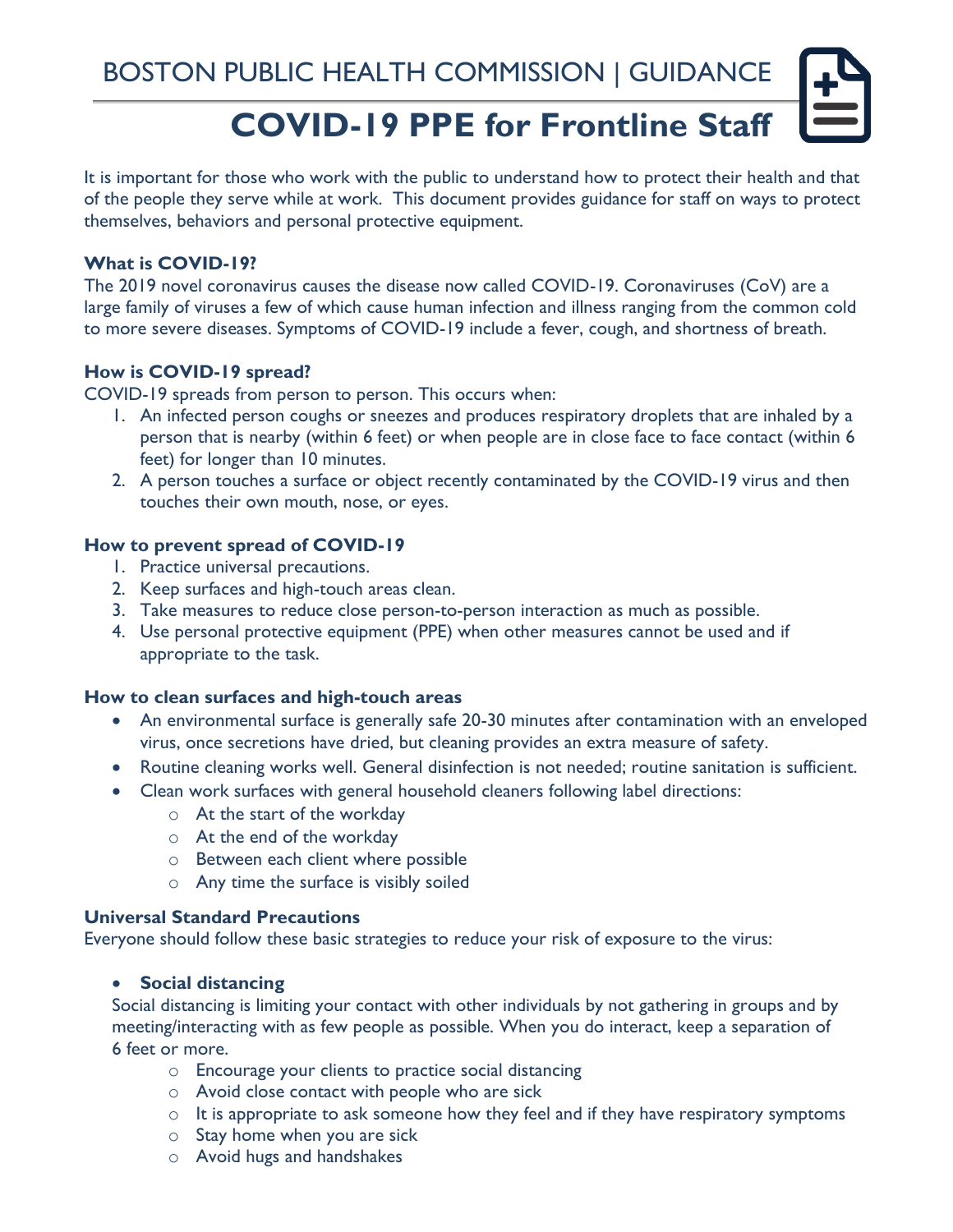- $\circ$  Maintain distance from others with whom you are speaking at least a few feet though coughs and sneezes can spread the virus up to 6 feet
- **Hand hygiene**
	- o Encourage your clients to practice proper hand hygiene
	- o Avoid touching your eyes, nose, and mouth with unwashed hands
	- o Wash your hands frequently throughout the day, including:
		- When you arrive at work and at home
		- After each use of the restroom
		- Before and after close interaction with a client
		- **E** Any time your hands are visibly soiled
		- Before and after you cook
		- Before and after you eat
		- Any other time you feel you need to do so!
	- o How to wash your hands properly:
		- 1. Wet your hands
		- 2. Apply soap (liquid or clean soap bar)
		- 3. Rub your hands together to make a lather and scrub for at least 20 seconds, making sure to wash your palms, the back of your hands, wrists, between fingers, under fingernails
		- 4. Rinse well
		- 5. Dry hands with paper towel
	- o Use alcohol-based hand sanitizers with at least 60% alcohol when water and soap are not available,
		- Thoroughly wet all areas of the front and back of both hands with the sanitizer and rub in until dry

## • **Respiratory hygiene (cough etiquette)**

- o Practice and encourage your clients to practice proper respiratory hygiene
- o Do not cough or sneeze into your hand. Cough or sneeze into disposable tissues. If these are not available, use your arm or elbow (not your hand) to cover your cough or sneeze. Encourage others to do the same.
- o As you cough or sneeze into a tissue or your arm, cough or sneeze in a direction away from others.
- o Wash your hands after coughing or sneezing
- $\circ$  Use a mask if you are coughing or sneezing

## **Personal Protective Equipment (PPE)**

# *Personal protective equipment is what you use when there are no other methods of avoiding exposure to infection.*

COVID-19 is transmitted by respiratory droplets. In *healthcare settings* droplet precautions include a surgical type face mask, gloves, gown and eye-shield. Higher levels of respiratory protection (such as an N-95 respirator) should only be utilized when fine aerosols are generated (specimen collection, respiratory tract suctioning, intubation, etc.).

The use of personal protective equipment outside of healthcare settings is dependent upon the nature of the work and contact with others. Generally, those individuals who are not health care providers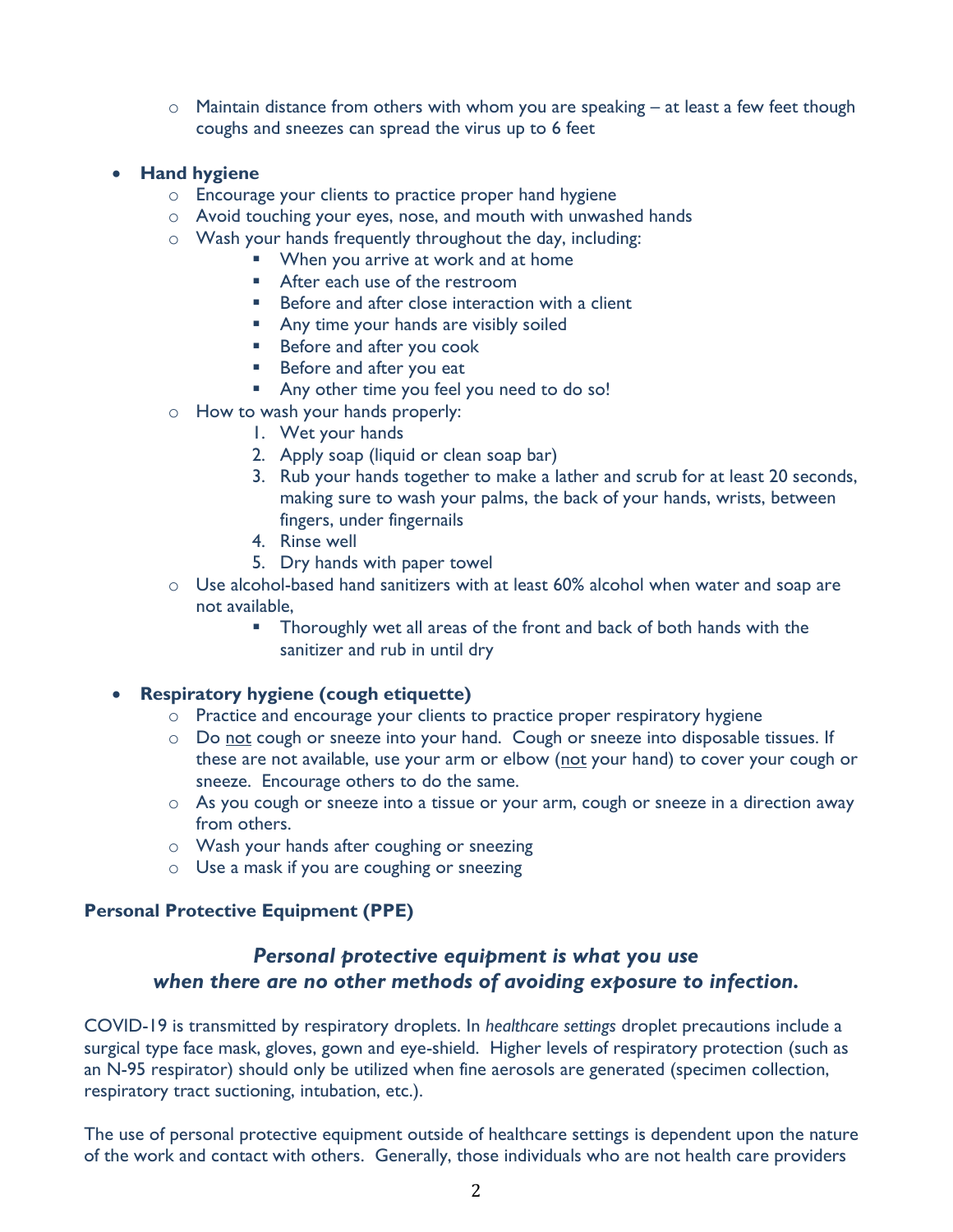working directly with a known or suspected case of COVID-19 should follow the universal standard precautions described above. Those who have frequent close contact with large numbers of clients outside of healthcare facilities (community engagement, shelter intake, screening sites, etc.) and members of law enforcement who may have very close contact with others or may come into contact with bodily fluids during the course of an encounter should make use of the following CDCrecommended PPE guidelines when the situation suggests it is necessary:

| <b>Type of Work</b>                                                                          | <b>Recommended PPE</b> |                              |                                                           |           |                                                  |
|----------------------------------------------------------------------------------------------|------------------------|------------------------------|-----------------------------------------------------------|-----------|--------------------------------------------------|
|                                                                                              | <b>Gloves</b>          | Facemask*<br>(surgical type) | <b>Respirator</b><br>(N-95 or higher<br>level - see note) | Gown      | <b>Goggles /</b><br><b>Face</b><br><b>Shield</b> |
| Short frequent contact with general<br>population<br>(Example: desk/intake staff)            | Optional               | Optional                     | <b>No</b>                                                 | <b>No</b> | <b>No</b>                                        |
| Longer/closer contact<br>(Example: personal care services)                                   | Yes                    | Yes                          | <b>No</b>                                                 | <b>No</b> | <b>No</b>                                        |
| Law Enforcement minimal contact<br>(Example: security guard doing screening)                 | Optional               | Optional                     | <b>No</b>                                                 | <b>No</b> | <b>No</b>                                        |
| Law Enforcement close contact (see below)<br>(Example: physical confrontation/arrest likely) | Yes                    | Yes                          | <b>No</b>                                                 | Yes       | Yes                                              |

\* Use of homemade masks: In settings where facemasks are not available, homemade masks (e.g., bandana, scarf) for care of patients with COVID-19 can be used as long as they cover the mouth and nose; are made of intact, close weave cloth; and allow comfortable breathing. However, homemade masks are not considered PPE, since their capability to protect is unknown. Caution should be exercised when considering this option. Homemade masks should ideally be used in combination with a face shield that covers the entire front (that extends to the chin or below) and sides of the face.

NOTE: If you are involved in a situation such as a resusitation that might result in establishing an airway or intubation, or that might result in an individual of unknown infection status who might be generating an unusual amount of potentially aerosolized secretions, and you cannot move 6 feet away, exchanging the surgical type mask for a N-95 type respirator may be indicated.

## **How to put on, use, take off and dispose of a mask [\(WHO Mask Instructions\)](https://gcc02.safelinks.protection.outlook.com/?url=https%3A%2F%2Fwww.who.int%2Femergencies%2Fdiseases%2Fnovel-coronavirus-2019%2Fadvice-for-public%2Fwhen-and-how-to-use-masks&data=02%7C01%7CPShoemaker%40bphc.org%7Cd317fb3355d84d62ca1d08d7cc52268d%7Cff5b5bc8925b471f942aeb176c03ab36%7C1%7C0%7C637202525520276196&sdata=LToTstFV9f4XzBmq062gUwAPKr7rieAei%2Ft7H6Jpj4Q%3D&reserved=0)**

- Before putting on a mask, clean hands with alcohol-based hand sanitizer or soap and water.
- Cover mouth and nose with mask and make sure there are no gaps between your face and the mask.
- Avoid touching the mask while using it; if you do, clean your hands with alcohol-based hand sanitizer or soap and water.
- Replace the mask with a new one as soon as it is damp; do not re-use single-use masks.
- To remove the mask: remove it from behind (do not touch the front of mask); discard immediately in a closed bin; clean hands with alcohol-based hand sanitizer or soap and water.

## **How to wear and take off gloves [\(CDC PPE Sequence](https://www.cdc.gov/hai/pdfs/ppe/ppe-sequence.pdf)**)

• Gloves are not a substitute for handwashing.